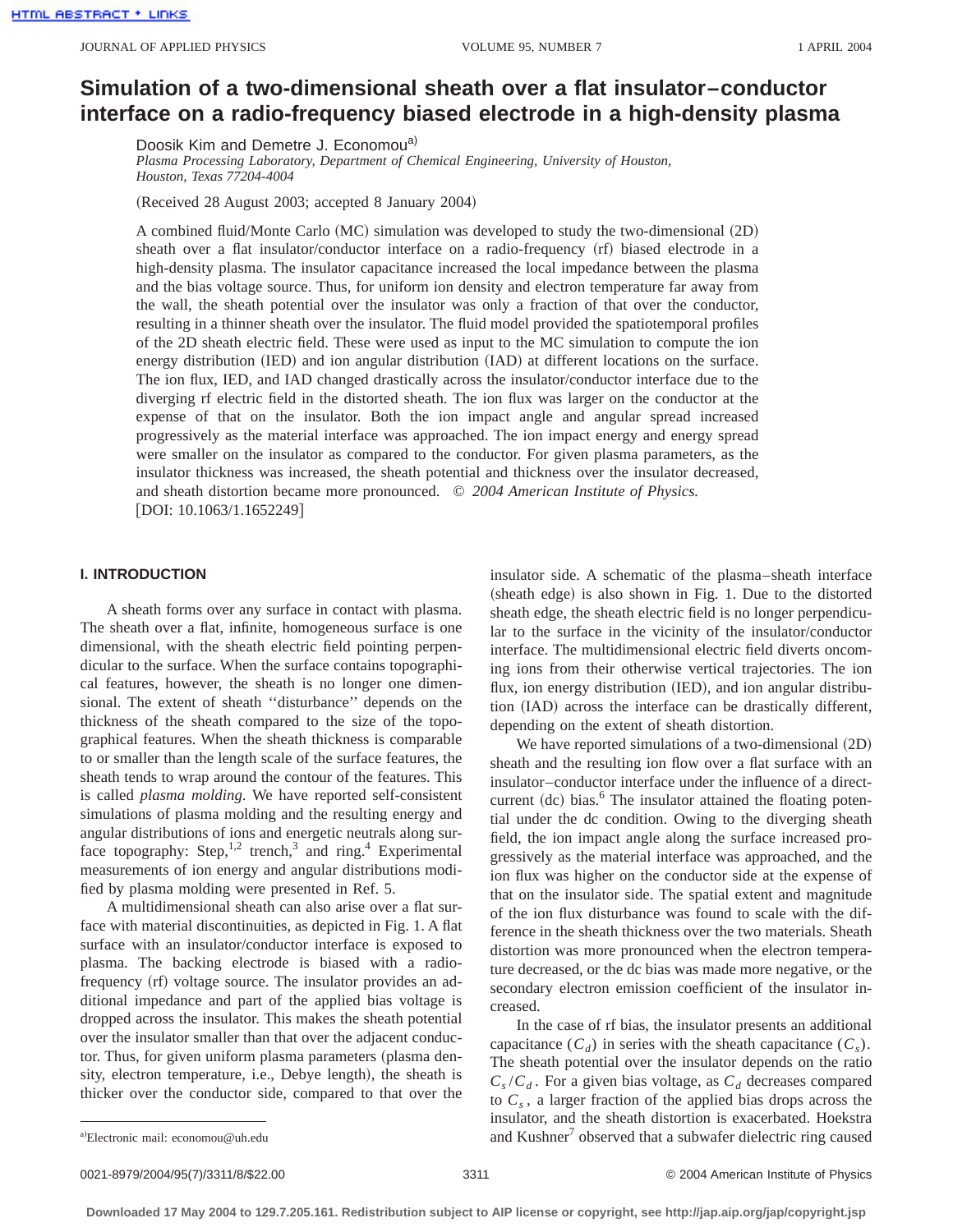

FIG. 1. Schematic (not to scale) of 2D  $(x, y)$  sheath formation over a flat inhomogeneous substrate in contact with plasma. Half of the substrate is insulating and the other half is conductive. Both the insulator and the conductor are assumed to be of a semi-infinite extend. The backing electrode is biased using a rf voltage source. The sheath potential and thickness are larger over the conductor, compared to the insulator, resulting in a 2D sheath.

a local reduction in the ion energy and flux on the wafer in their plasma etching reactor simulation.

In this article, we report a combined fluid/Monte Carlo  $(MC)$  simulation of a 2D rf sheath over a flat surface with an insulator–conductor interface in contact with a high-density Ar plasma. The self-consistent fluid simulation predicted the spatiotemporal profiles of the sheath electric field. These were used as input to the MC simulation to predict the IED and IAD at different locations along the surface. A similar fluid/MC approach was followed in studies of plasma molding over topographical features reported earlier.<sup>1–4</sup> This report focuses on the effect of insulator capacitance on sheath distortion, with given uniform plasma parameters. The effect of plasma parameters on sheath distortion for the dc case was discussed in a previous report.<sup>6</sup>

#### **II. SURFACE CHARGING OF AN INSULATOR**

Surfaces in contact with plasma receive particle (electrons, ions) currents from the plasma. Although a conductor can remain equipotential, $\delta$  charge accumulates on an insulator surface until, for a dc case, the floating potential is reached at steady state.<sup>6,9,10</sup> The floating potential is negative with respect to the plasma, repelling incoming electrons to balance the positive ion and electron currents.

In a rf case, a displacement current also flows through the sheath and the insulator. The surface potential and charge density on the insulator surface depend on the electrical properties of the insulator and the sheath. The situation where a flat insulator of an infinite extent is exposed to plasma is depicted in Fig. 2. The thickness and permittivity of the insulator are  $d$  and  $\epsilon$ , respectively. The bottom of the insulator is biased at  $\Phi_h(t)$  while the insulator surface attains potential  $\Phi_w(t)$ . Due to the existence of surface charge  $\rho_s$ , the normal component of the electric field must be discontinuous across the sheath–insulator interface, $^{11,12}$ 

$$
\rho_s = \epsilon E - \epsilon_0 E_0,\tag{1}
$$

where  $E_0$  and  $E$  are the normal components of the electric field on the sheath side and the insulator side, respectively, of



FIG. 2. Surface charging of a rf biased flat insulator of infinite extend exposed to plasma. Ion and electron flow from the plasma result in accumulation of surface charge on the insulator. Surface charge causes the normal component of the electric field to be discontinuous across the interface. The surface potential of the insulator is  $\Phi_w(t)$  and the rf bias is  $\Phi_b(t)$ .

the interface. Since the surface charge is due to particle currents coming from the plasma, the time rate of change of the surface charge density is given by

$$
\frac{\partial \rho_s}{\partial t} = eJ_i - eJ_e, \qquad (2)
$$

where  $e$  is the elementary charge and  $J_i$  and  $J_e$  are the flux of positive ions and electrons, respectively, onto the surface.

An equivalent circuit model of the sheath over the insulator is shown in Fig.  $3.^{9,13}$  The insulator presents a capacitance  $C_d$  while the sheath capacitance is  $C_s$ . The ion current is represented by a current source, while the nonlinear electron current is shown as a diode. The capacitance of the insulator increases the local impedance between the plasma and the bias voltage source, reducing the sheath potential. As the ratio  $C_d/C_s$  decreases (e.g., thicker insulator), the local impedance of the insulator increases leading to a larger potential drop across the insulator.

## **III. NUMERICAL MODEL AND SIMULATION PROCEDURES**

#### **A. Fluid simulation**

The fluid model employed in this study predicted the 2D  $(x, y)$  rf sheath electric field and the resulting ion flow in a self-consistent manner.<sup>1–4,6</sup> An electropositive plasma with one type of positive ion and electrons was considered. The



FIG. 3. Equivalent circuit model for the rf biased insulator shown in Fig. 2. The insulator presents a capacitance  $C_d$  in series with the sheath capacitance  $C_s$ . The ion current is represented by a current source and the nonlinear electron current is modeled as a diode.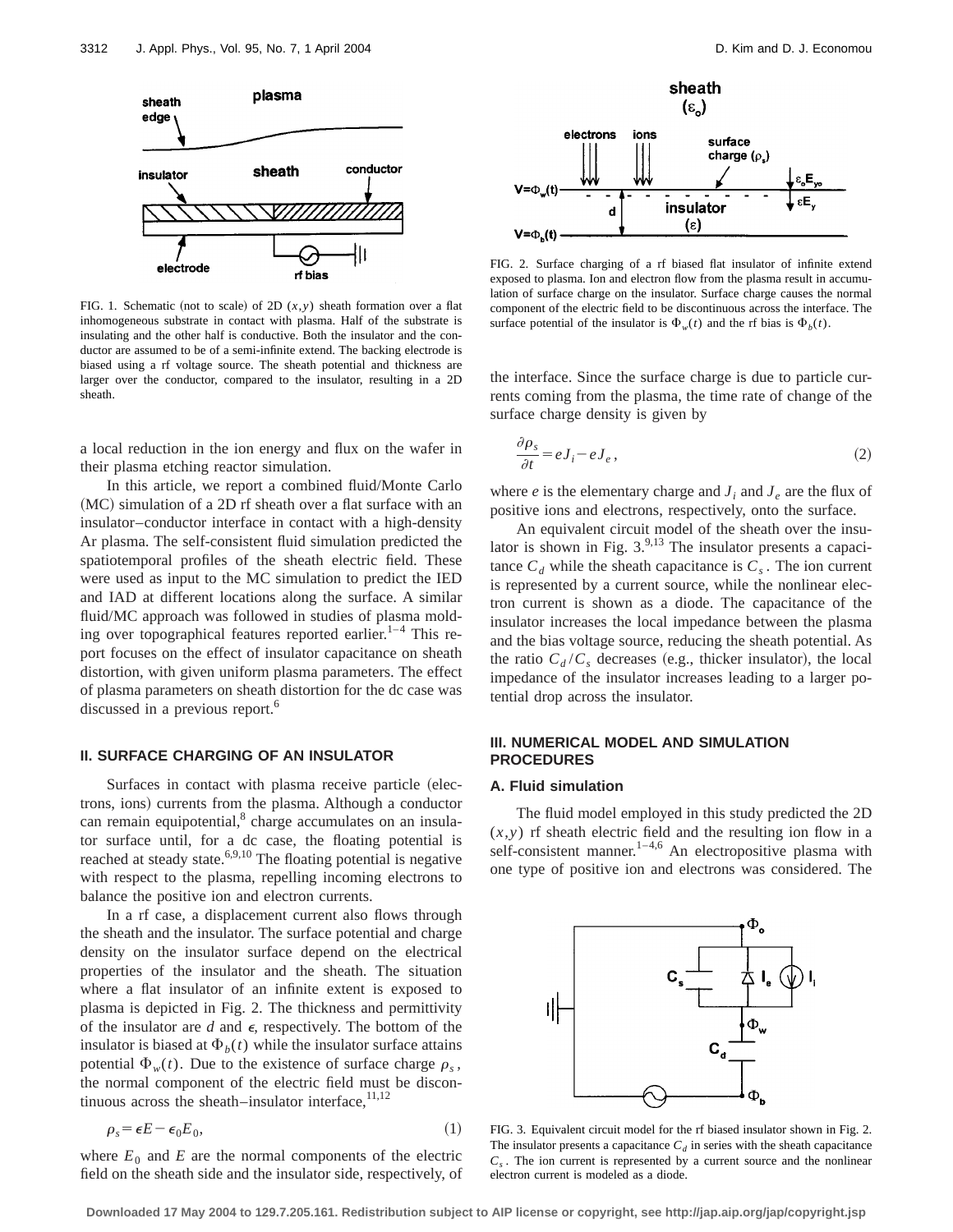

FIG. 4. Simulation domain and boundary conditions. The potential and electron density were specified at the top boundary. The potential on either side of the boundary was assumed to vary only in the vertical direction. The rf bias voltage  $\Phi_b(t)$  was specified along the equipotential boundary at the bottom. [Equation (1) was applied at the sheath–insulator interface.]

governing equations were the mass and momentum conservation equations for ions, coupled with Poisson's equation for the electric potential. The ion distribution function was a drifting Maxwellian, whereas electrons were Maxwellian at temperature  $T_e$ . The Boltzmann relation was used for the electron density, neglecting electron inertia. Since electrons see only a repelling potential in the sheath, the electron distribution function should remain Maxwellian at the same temperature.<sup>10</sup> The background neutral gas pressure and temperature (hence, density) were taken to be uniform throughout.

The ion mass and momentum balance equations read

$$
\frac{\partial n_i}{\partial t} + \nabla \circ (n_i \mathbf{u}) = 0,\tag{3}
$$

$$
\frac{\partial}{\partial t}(n_i \mathbf{u}) + \nabla \circ (n_i \mathbf{u} \mathbf{u}) = -\frac{en_i}{m_i} \nabla \Phi - \nu_m n_i \mathbf{u},\tag{4}
$$

where  $n_i$ ,  $m_i$ , and **u** are the ion density, ion mass, and ion fluid velocity, respectively.  $\Phi$  is the electric potential and *e* is the elementary charge.  $\nu_m$  is the total collision frequency for momentum exchange of ions (elastic scattering and charge exchange collisions) with the background gas. The ion pressure force was ignored because the ion thermal energy is much lower than the drift energy (cold ion approximation). However, thermal effects were accounted for in the MC simulation. Note also that any ionization in the computational domain  $(Fig. 4)$  has been ignored  $[right$ -hand side of Eq.  $(3)$  equal to zero]. This is because of the small size of the computational domain and the large ion current flowing into the domain from the plasma.

Poisson's equation with the Boltzmann relation for electrons reads

$$
\nabla^2 \Phi = -\frac{e}{\epsilon_0} \left( n_i - n_0 \exp\left( \frac{\Phi - \Phi_0}{T_e} \right) \right),\tag{5}
$$

where  $\epsilon_0$  is the permittivity of free space,  $T_e$  is the electron temperature (in V), and  $\Phi_0$  and  $n_0$  are the values for electric potential and ion density, respectively, at the top boundary of the domain (see Fig. 4). Equation  $(5)$  was solved in the sheath region. The Laplace equation  $\nabla^2\Phi=0$  was solved inside the insulator, since the charge is confined at the insulator surface (boundary condition).

The simulation domain and boundary conditions are shown in Fig. 4. The origin  $(x,y)=(0,0)$  of the coordinate system is at the insulator–conductor interface. The insulator occupies the space  $x \le 0$  and  $-d \le y \le 0$ . The conductor occupies the space  $x \ge 0$  and  $y \le 0$ . The sheath occupies the space  $y > 0$ . The ion mass and momentum equations were solved in the sheath space  $(0 < y < 1000 \,\mu\text{m})$ . The plasma density  $(n_0)$  and plasma potential  $(\Phi_0)$  were specified at the top boundary and were assumed to be spatially uniform. The top boundary was always thicker than the resulting sheath. In the simulation, the potential of the top surface  $\Phi_0$  was set equal to zero (reference value) and the applied bias  $\Phi_b$  was specified along the conducting boundary ( $y=-d$  for  $x<0$ ,  $-d < y \le 0$  for  $x=0$ , and  $y=0$  for  $x \ge 0$ ). The potential was assumed to vary only in the vertical direction on either side boundary, i.e., a one-dimensional sheath away from the insulator–conductor interface. Poisson's Eq.  $(5)$  was solved in the sheath space above the surface. Laplace's equation was solved within the insulator. Equation  $(1)$  was applied at the sheath–insulator interface. The 2D sheath evolved selfconsistently under the specified conditions of plasma and insulator properties.

The ion mass and momentum equations were discretized in space using a multidimensional flux-corrected-transport scheme.<sup>14</sup> Time integration was performed using an Adams– Bashforth second-order method. The chosen time step satisfied the Courant–Friderichs–Levy condition. At the end of each time step, Poisson's equation (Lapalace's equation inside the insulator) was solved to update the electric potential. Integration continued until a periodic steady state was reached.

### **B. Monte Carlo simulation**

The fluid model described above can predict the selfconsistent profiles of electric field, ion density, and flux. The *average* energy and angle of ions impinging on the substrate can also be obtained. However, since ions can suffer collisions with the background gas, the fluid model cannot predict the energy and angular *distributions*. MC simulation was used for this purpose.

In the MC simulation, ion trajectories were tracked by integrating the equations of motion

$$
\frac{\partial v_x}{\partial t} = \frac{e}{m_i} E_x(x, y, t)
$$
  

$$
\frac{\partial v_y}{\partial t} = \frac{e}{m_i} E_y(x, y, t)
$$
  

$$
\frac{\partial v_z}{\partial t} = 0,
$$
 (6)

where  $E<sub>x</sub>$  and  $E<sub>y</sub>$  are the horizontal and vertical components of the electric field, respectively, determined by the fluid simulation;  $v_x$ ,  $v_y$ , and  $v_z$  are the components of the ion particle (not fluid) velocity. The spatially nonuniform electric field oscillates at the rf frequency. Ions were launched with the appropriate energy and angular distributions.<sup>1</sup> The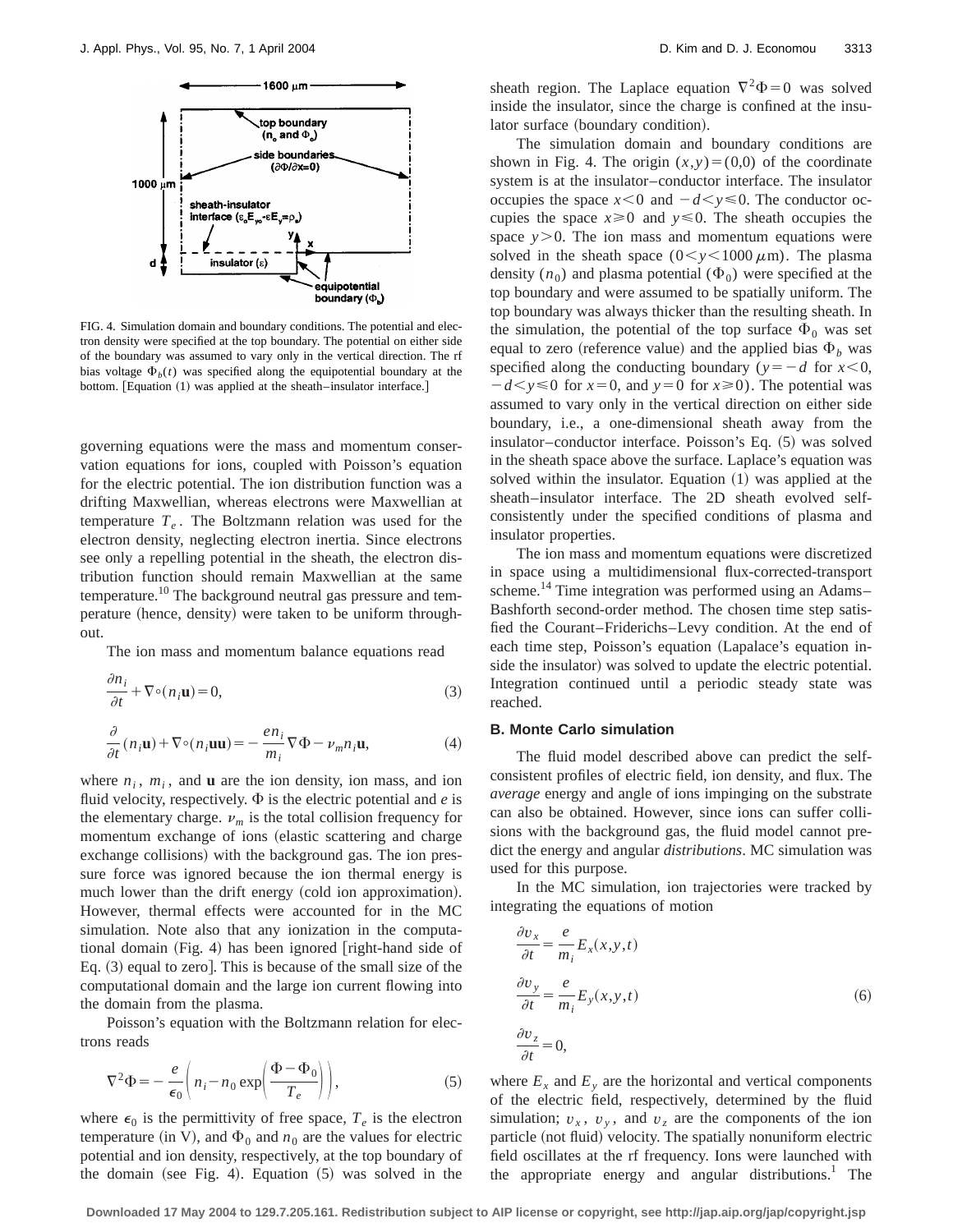TABLE I. Parameter values used for simulation.

| $3 \text{ eV}$                       |
|--------------------------------------|
| $5 \times 10^{10}$ cm <sup>-3</sup>  |
| 0 <sub>V</sub>                       |
| $-50-30 \sin(2\pi f_{\text{rf}})$ V, |
| $f_{rf}$ = 13.56 MHz                 |
| 10 mTorr                             |
| $0.05$ eV                            |
| $0.1$ eV                             |
| $0.1$ eV                             |
|                                      |

a Used for Monte Carlo simulation only.

launching position was a horizontal plane in the presheath region, away from the (curved) sheath edge. Ions were evenly distributed in space and in the rf phase  $(0 \text{ to } 2\pi)$ .

During their transit through the computational domain, ions can suffer elastic scattering or charge-exchange collisions with background gas. Elastic scattering was treated as a hard sphere collision. For charge-exchange collisions, the fast ion and slow neutral switched identities to become fast neutral and slow ion, respectively, keeping their precollision velocity vector (resonant process). Some 100 000 ions were followed to calculate the ion energy and angular distribution at different locations on the substrate.

#### **IV. RESULTS AND DISCUSSION**

The main parameter varied in the simulation was the insulator thickness *d*, which affected the ratio  $C_d/C_s$ . The dielectric constant of the insulator  $\epsilon_r$  was set at 3.8. Plasma parameters were fixed as shown in Table I. Recall that the origin of the coordinate system is at the insulator–conductor interface  $(Fig. 4)$ .

The electric potential profile at  $t=0.5/f_{\text{rf}}$  is shown in Fig. 5(a) for a 150- $\mu$ m-thick insulator. The potential variation in the sheath  $(y>0)$  as well as inside the insulator  $(-150 \,\mu\text{m} < y < 0 \,\mu\text{m}$  and  $x < 0 \,\mu\text{m}$ ) are shown. Away from the material interface (located at  $x=0$ ), the potential varies only in the vertical direction, reminiscent of a onedimensional (1D) sheath. The sheath reaches its undisturbed  $(1D)$  state over the respective surface far away from the material interface. In the transition region over the material interface, the potential contours gently bend to connect the two sheaths. The sheath potential over the insulator is smaller than the applied bias, because of the voltage drop across the insulator. The sheath potential over the conductor is 50 V, the applied bias voltage at  $t=0.5/f_{\text{rf}}$ , resulting in a thicker sheath.<sup>15</sup> The potential changes abruptly at the sheath– insulator interface (located at  $y=0$  and  $x<0$ ). The existence of a surface charge causes a discontinuous jump of *E* at the interface in accordance with Eq.  $(1)$ . Far enough to the lefthand side of the material interface, the potential contours are horizontal and equally spaced inside the insulator, i.e., *E* is  $(\Phi_b - \Phi_w)/d$ . This linear relation does not hold as the material interface is approached.

The corresponding electric-field vectors (shown for the sheath region only,  $y>0$ ), along with the sheath edge, are plotted in Fig.  $5(b)$ . The sheath edge was defined as the locus of points at which the relative net charge density (*ni*



FIG. 5. Electric potential  $(a)$  and electric-field vector  $(b)$  profiles at  $t$  $=0.5/f_{\text{rf}}$  for  $d=150 \mu \text{m}$ . Other parameters are shown in Table I. Potential values shown here are referenced with respect to the top boundary, i.e.,  $\Phi_0 = 0$  V. The electric-field vector is plotted for the sheath region only (*y*  $>$ 0). The sheath edge is also shown in (b). The sheath edge was defined as the location where the relative space charge  $(n_i - n_e)/n_i$  was 0.01.

 $-n_e$ / $n_i$ =0.01. The electric field is very weak outside the sheath and becomes progressively stronger as the wall is approached. The field is stronger over the conductor, compared to the insulator, due to the larger sheath potential. The field is mainly vertical away from the material interface  $(1D$  sheath), but diverges strongly as the interface is neared. Thus, ions will experience quite different trajectories depending on their horizontal location upon entering the sheath.<sup>6</sup>

The IADs at different locations on the substrate are shown in Fig. 6. The top figure in Fig. 6 shows distributions at four different locations on the conductor side; the corresponding distributions on the insulator side are shown in the bottom figure. All distributions were calculated by the MC simulation, using the spatiotemporal electric field found by the fluid simulation. The IAD at  $x = 500 \mu m$  (top figure in Fig. 6) appears to be Gaussian centered at zero degrees, indicating that, away from the interface, ions sample a mainly vertical field (1D sheath). The small angular spread is a result of gas-phase collisions with the background gas experienced in the presheath (ions entering the computational domain have an angular spread). As one approaches the material interface, the electric field possesses a progressively stronger horizontal component [see Fig.  $5(b)$ ]. As a result, the IADs on the conductor side shift to larger angles and become broader. The same trends are observed on the insu-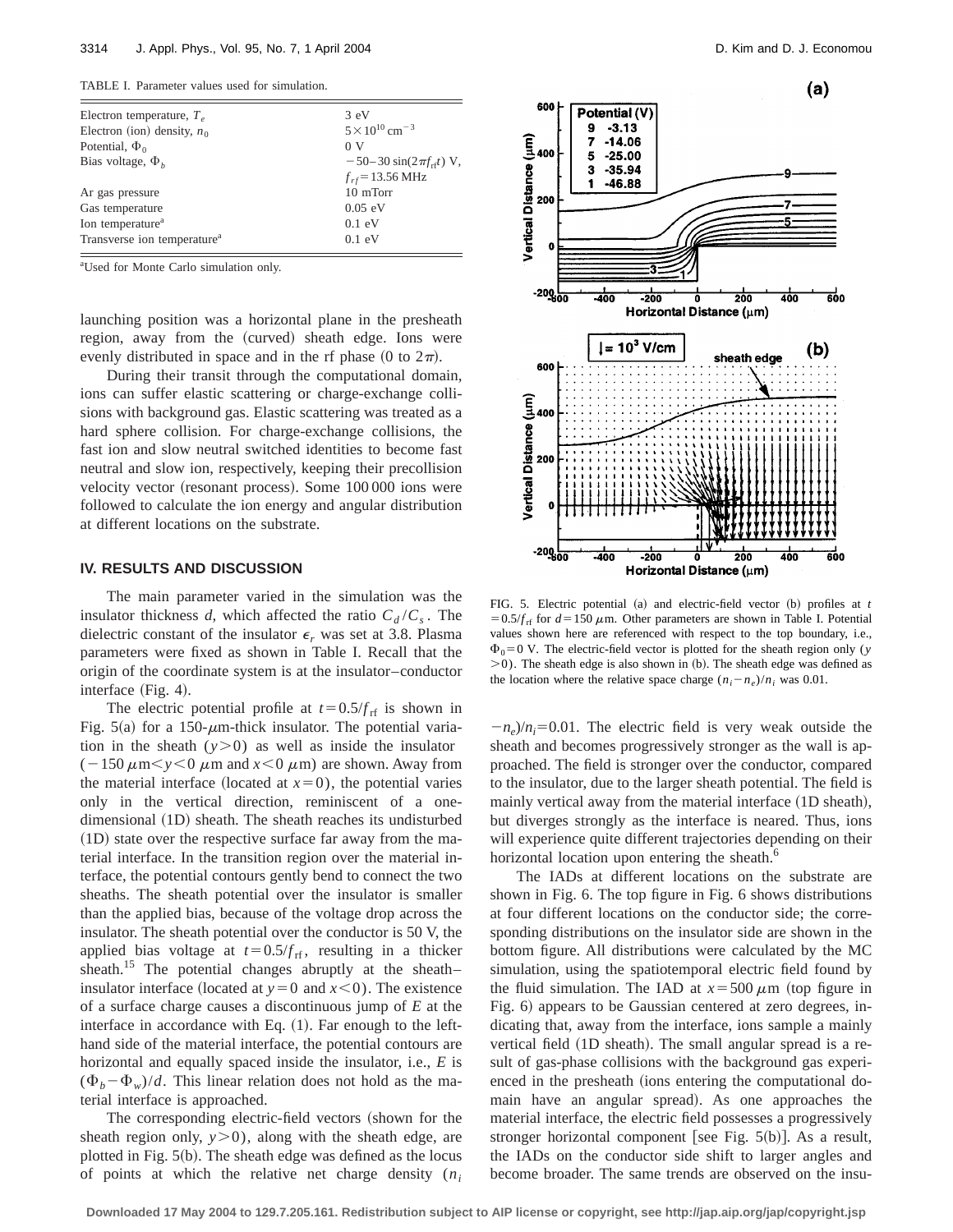

FIG. 6. IADs at different locations on the conductor side (top) and the insulator side (bottom) measured from the interface, for the conditions of Fig. 5.

lator side, but the impact angle and spread of the IAD at the corresponding location are larger. This is because the ion energy over the insulator is smaller (see below) and less energetic ions are easier to deflect. The IAD at  $x=$  $-500 \mu m$  is centered off normal, implying that the sheath has not yet recovered its undisturbed state at that location over the insulator.

The corresponding IEDs are shown in Fig. 7. The double-peaked distributions are nearly identical on the conductor side regardless of the sampling location. The energy spread is  $\sim$ 40 V and the high-energy peak is more intense. The IEDs on the conductor are typical for Ar ions in a highdensity plasma with a 13.56 MHz sinusoidal bias.<sup>17</sup> For given ion mass, the spread of the IED depends on the sheath thickness and sheath potential wave form. $16,17$  The sheath potential over the conductor is uniform, i.e.,  $-\Phi_b=50$  $+30 \sin(\omega_{\text{rf}})$  V, because all applied bias drops across the sheath. Therefore, the IEDs on the conductor side depend solely on the sheath thickness. As the material interface is approached, the sheath over the conductor gets thinner [Fig.  $5(b)$ ], resulting in wider IEDs.<sup>17</sup>

The IEDs on the insulator side are double peaked as well. However, the IEDs are shifted to lower energies and the low-energy peak is more intense. As one nears the material interface, the energy spread increases, despite the growing sheath thickness. This can be explained by noting that the sheath potential is not uniform along the insulator surface. Figure 8 shows the sheath potential,  $\Phi_0 - \Phi_w$  (essentially  $-\Phi_w$  since  $\Phi_0=0$ ), wave form over the insulator for differ-



FIG. 7. IEDs at different locations on the conductor side (top) and the insulator side (bottom) measured from the interface, for the conditions of Fig. 5.

ent locations. The applied rf bias wave form  $(\Phi_b)$  and the corresponding dc floating potential  $(\Phi_{\text{float}})$  are also shown for comparison. The amplitude of the sheath potential increases as the material interface is approached. In addition, the wave forms are nonsinusoidal, being rather flat near their minimum. Therefore, the resulting IEDs have more intense low-energy peaks. As one moves even closer to the material interface,  $\Phi_w(t)$  is progressively approaching  $\Phi_b(t)$ , indicating that the insulator becomes more strongly coupled to the applied bias, i.e., the ratio  $C_d/C_s$  increases. The presence of the vertical equipotential boundary at  $x=0$  (where the



FIG. 8. Sheath potential  $(\Phi_0 - \Phi_w)$  wave forms at several locations along the insulator surface for the conditions of Fig. 5. The applied bias voltage wave form  $\Phi_b(t)$  is also shown. The steady-state floating potential on a flat infinite insulator for a dc condition is  $\Phi_{\text{float}} = -14.71 \text{ V}$ .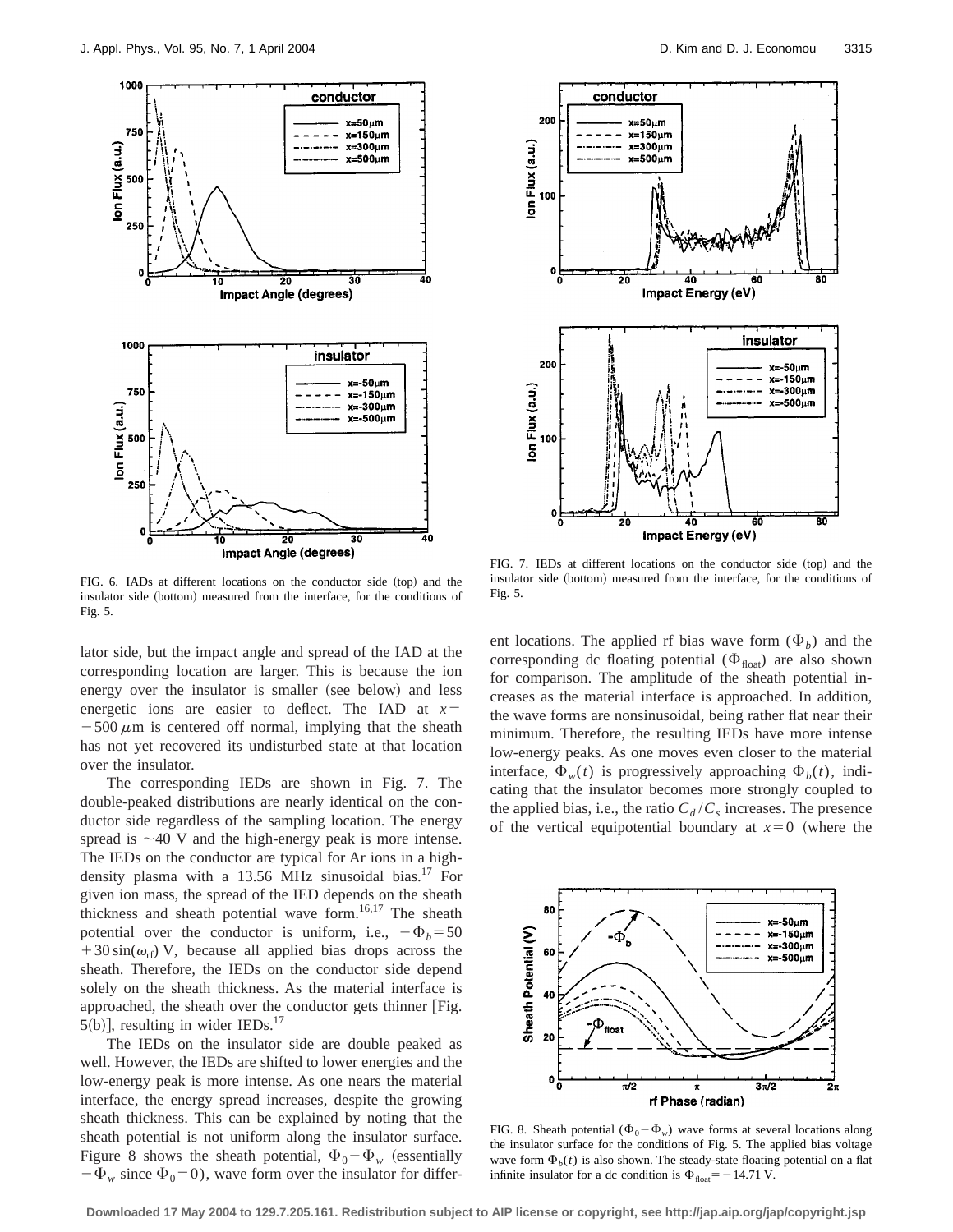

FIG. 9. Time-average thickness of the undisturbed sheath over the insulator at  $x = -800 \mu m$  vs  $\epsilon_r / d$ . Only *d* was varied in the simulation, other parameters were set as shown in Table I. Points are simulation predictions, line is for guiding the eye.

insulator on the left-hand side meets the conductor on the right-hand side, see Fig. 4), introduces an "edge" capacitance, increasing the effective  $C_d$ .

The time-average sheath thickness over the insulator *Ls* , calculated at  $x = -800 \mu \text{m}$ , is plotted versus  $\epsilon_r / d$  in Fig. 9. Location  $x = -800 \mu m$  is far enough from the material interface for the sheath to recover its 1D state and become planar. The sheath over the insulator grows rapidly with increasing  $\epsilon_r/d$  and reaches a plateau beyond  $\epsilon_r/d \sim 0.1 \ \mu m^{-1}$ . This occurs as *d* decreases to the point that the sheath capacitance dominates. The spatial profiles of the time-average insulator surface potential  $\Phi_w$  are shown for different values of *d* in Fig. 10. As  $\epsilon_r/d$  (or  $C_d/C_s$ ) increases, a smaller potential drop occurs across the insulator. In addition, for given *d*, as the material interface is approached, the potential drop across the insulator becomes progressively smaller, due to the edge capacitance, as discussed above.

The time-average thickness of the undisturbed sheath over the conductor, calculated at  $x = 800 \mu \text{m}$ , was  $\sim 506 \mu \text{m}$ , and was hardly affected by changes in the insulator capacitance, i.e., *d*. Thus, sheath distortion should be more pronounced and field divergence should be stronger for smaller  $\epsilon_r/d$ . The time-average ion flux profile along the substrate is plotted for different values of *d* in Fig. 11. For all cases, the



FIG. 10. Time-average surface (wall) potential profile along the substrate as a function of  $d$ . The time-average potential of the conductor is  $-50$  V  $(Table I).$ 



FIG. 11. Time-average ion flux profile along the substrate as a function of *d*. The undisturbed value of ion flux is always slightly larger on the conductor side because the ion density was assumed spatially uniform along the top boundary of Fig. 4.

ion flux on the conductor side is larger, at the expense of that on the insulator side. This is because the diverging electric field near the material interface  $(Fig. 5)$  redirects ions on the conductor side of the interface. As *d* increases, sheath distortion becomes more pronounced yielding larger differences in the ion flux across the interface. There is a small difference in the ion fluxes over the conductor and the insulator far away from the interface, especially for thicker insulators (when the sheath over the insulator is thinner). This is because the ion density on the upper boundary of the computational domain  $(Fig. 4)$  was taken spatially uniform. This can only be satisfied for very large distances from the wall. Thus, the difference in ''undisturbed'' ion currents is a result of the finite size of the computational domain.

The dependence of rf sheath distortion on  $\epsilon_r/d$  is also reflected in the ion energy and angular distributions. The average angles and energies, as well as the spreads of the IADs and IEDs are plotted in Figs. 12 and 13, respectively, versus horizontal location along the substrate (recall that  $x$  $=0$  corresponds to the insulator–conductor interface). The trends found in Figs.  $6$  and  $7$  are reproduced here:  $(i)$  The IADs shift to larger angles and broaden as the material interface is approached from either side of the interface, (ii) ion angular disturbances (in terms of average angle and angular spread) are stronger on the insulator side compared to the conductor side, (iii) the IEDs shift toward larger energies and the energy spread increases as one approaches the material interface from the insulator side, and  $(iv)$  the IEDs on the conductor side are rather uniform and the average ion energy is a bit higher than the time-average bias voltage. This is because the input ion energy distribution has a spread of  $\sim T_e = 3$  eV and there are hardly any collisions in the thin sheath at 10 mTorr. In addition, there are more ions populating the high-energy peak of the IED, shifting the average to a bit larger values. Furthermore, sheath distortion gets weaker and ion flow becomes more vertical with decreasing *d*, reducing the ion impact angle and angular spread. Smaller *d* also favors larger ion impact energy and larger energy spread on the insulator. The IEDs on the conductor are nearly invariant as *d* changes. The discontinuity in ion properties across the material interface is reduced as *d* decreases, but remains considerable even for *d* as low as 20  $\mu$ m.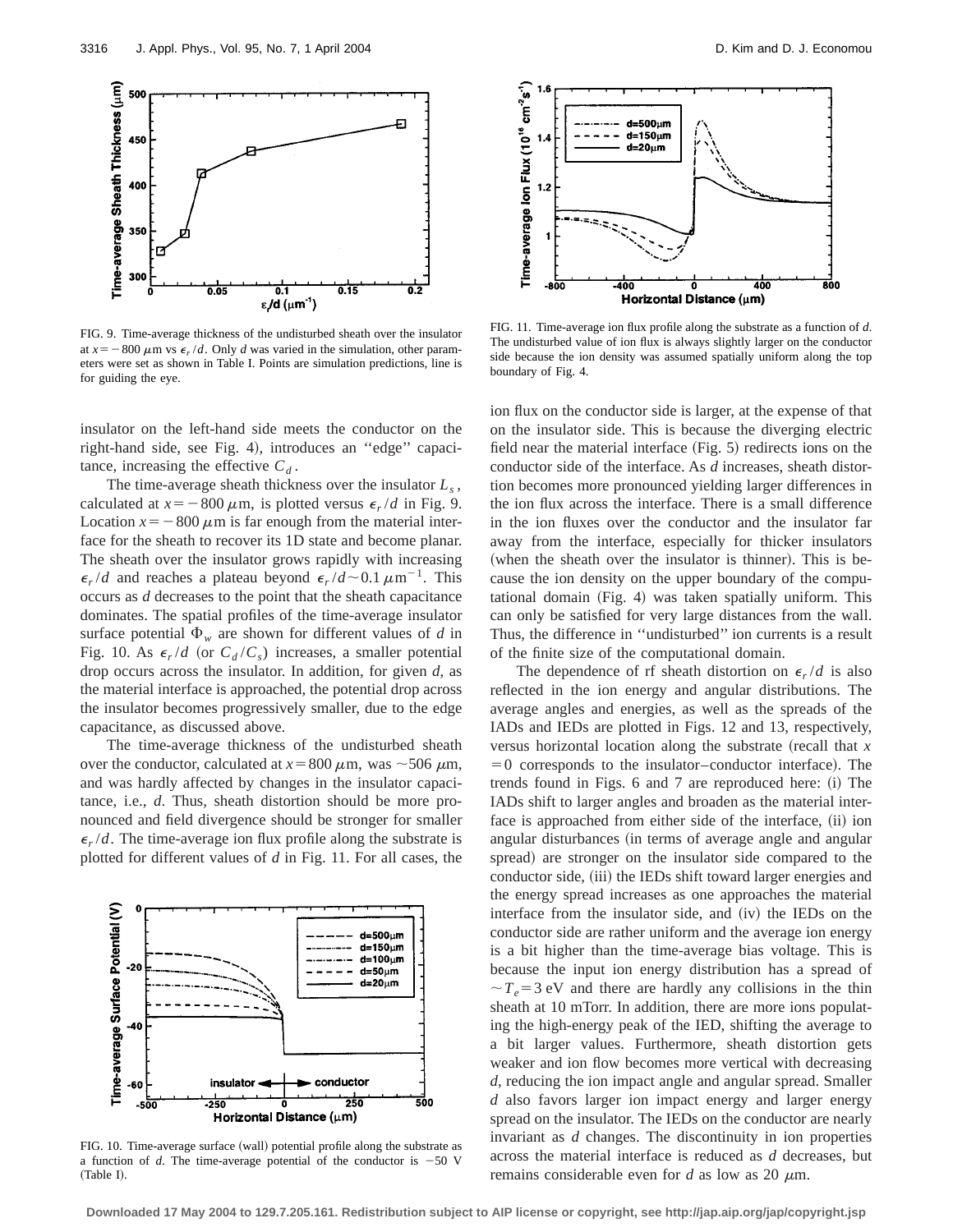

FIG. 12. Average impact angle  $(a)$  and angular spread  $(b)$  of ions along the substrate. The angular spread was defined as the full width at half-maximum (FWHM) of the IADs. A value of the FWHM was estimated even for non-Gaussian distributions.

#### **V. SUMMARY AND CONCLUSIONS**

A combined fluid/MC simulation was employed to study a 2D rf sheath over a flat surface with an insulator– conductor interface in contact with a high-density Ar plasma. The self-consistent fluid simulation predicted the 2D spatiotemporal profiles of the electric field. These were used as input to the MC simulation to predict the IEDs and IADs along the surface.

The capacitance of the insulator increased the local impedance, and made the sheath potential over the insulator smaller than that over the conductor. Thus, for given uniform plasma properties (plasma density and electron temperature), the sheath was thinner over the insulator, compared to that over the conductor. The 2D sheath electric field diverted oncoming ions toward the conductor side of the interface, making the ion flux on the conductor higher at the expense of that on the insulator. The IADs shifted to larger angles off normal, and became broader as the interface was approached from either the conductor or the insulator side of the interface. The IEDs on the insulator side shifted to lower energies and the energy spread decreased as one moved away from the material interface. The IEDs were relatively uniform, reflecting the applied bias, along the conductor side of the interface.

As the insulator thickness *d* was decreased, the sheath potential over the insulator came closer to that over the conductor, and sheath distortion became less pronounced. Ions



FIG. 13. Average impact energy (a) and energy spread (b) of ions along the substrate. In (b),  $E_H$  and  $E_L$  represent, respectively, the value of the highenergy peak and the low-energy peak of the double-peaked IEDs. The energy spread was defined as  $E_H - E_L$ .

experienced less divergence off the vertical for smaller *d*, and the ion impact angle and angular spread were reduced as *d* was decreased. Also, the ion impact energy and energy spread on the insulator came closer to their values on the conductor side, as the insulator thickness was reduced. A discontinuity in the ion flux and ion energy and angular distributions across the material interface was still considerable, however, even for *d* as small as 20  $\mu$ m.

This work has assumed that the ion density ''far away'' from the wall is spatially uniform. This may not be the case in practical situations when, for example, the sheath is relatively thick (compared to the mean-free path for ionization) and secondary electron emission from the wall is important. Since the metal portion of the wall may have a different secondary electron emission coefficient than the insulator, ionization in the sheath or modified charging of the insulator, may bring about a spatial profile of the ion density (and even the electron temperature) profile far way from the wall. In addition, when ionization in the sheath is important, the right-hand side of Eq.  $(3)$  is no longer zero.

#### **ACKNOWLEDGMENTS**

Financial support by the National Institute of Standards and Technology and the National Science Foundation (CTS- $0072854$ ) is greatly appreciated. One of the authors  $(D. K.)$  is indebted to Professor D. R. Wilton, Electrical and Computer Engineering, University of Houston, for helpful discussions.